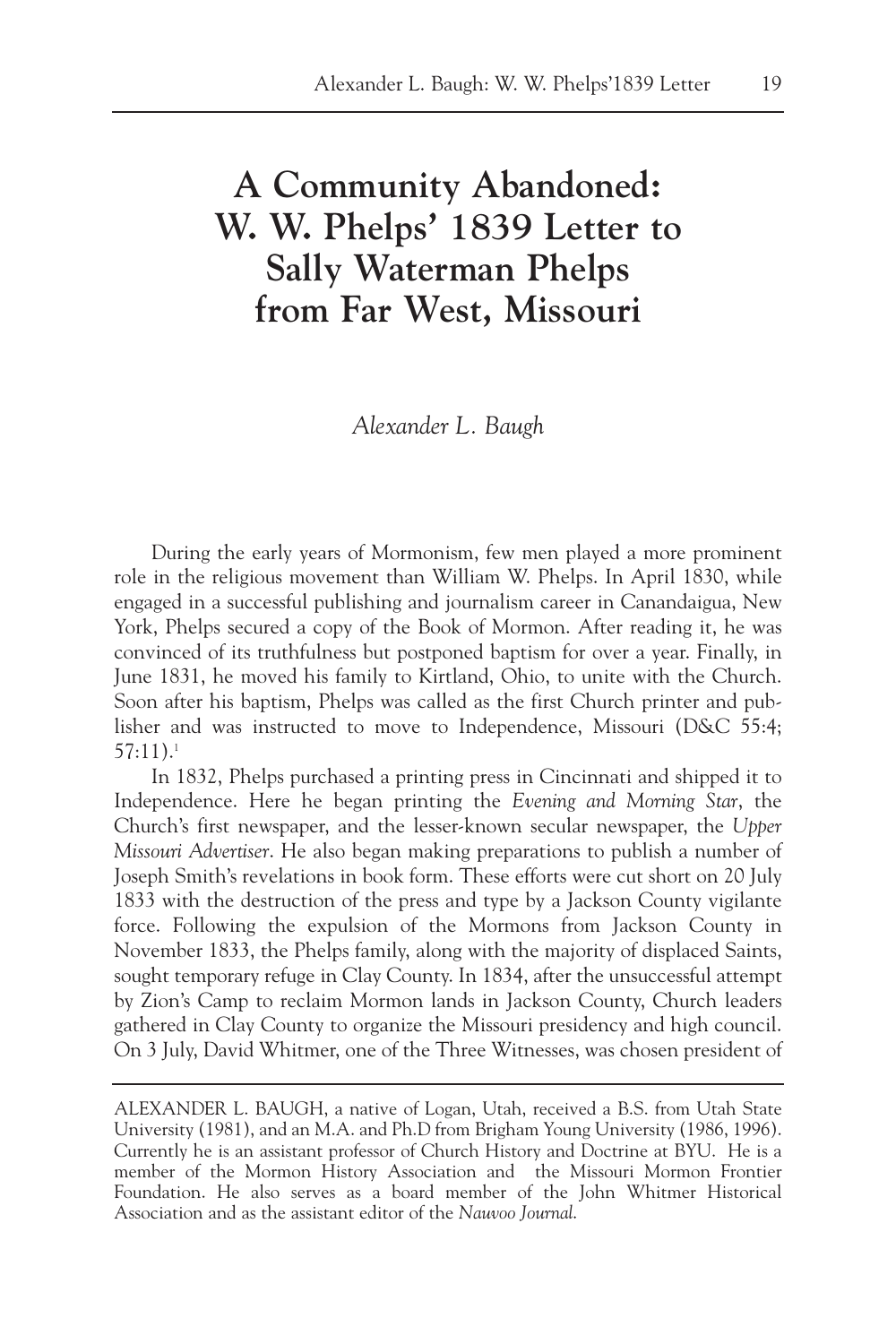the Church in Missouri, with William and John Whitmer as counselors.<sup>2</sup>

In May 1835, Phelps' duties in Missouri were temporarily interrupted when Joseph Smith requested that W. W. return to Kirtland to replace Oliver Cowdery as editor of the *Messenger and Advocate*. In addition to his duties associated with the Messenger and Advocate, Phelps assisted with the printing of other Church publications, including the first edition of the Doctrine and Covenants and the *Northern Times*, a political newspaper. A gifted poet, he also worked closely with Emma Smith in the compilation and publication of the first Latter-day Saint hymnal. Of the ninety hymns printed in the collection, one-third (thirty-one) were written by him. While in Kirtland, Joseph Smith began a preliminary translation of the Book of Abraham, choosing Oliver Cowdery and W. W. Phelps as scribes for the project. In this capacity, W. W. also helped draft a number of significant Church documents and doctrinal treatises. He also actively participated in the Kirtland School of the Elders and the Hebrew School, received the Kirtland endowment, and, in his capacity of one of the "presidents of the Church," presided at the solemn assembly and dedication services of the Kirtland Temple. In April 1836, following an eleven-month absence from his family, he returned to Missouri to resume his duties in the Missouri presidency.<sup>3</sup>

Between 1836–38, David Whitmer, the senior member of the Missouri presidency, rarely functioned, being in Ohio most of the time and leaving Phelps and John Whitmer to oversee the Church operations. It was while Phelps was conducting the affairs of the Missouri presidency that he experienced a spiritual decline and loss of faith. In 1836, he and John Whitmer made several land purchases in newly created Caldwell County using Church funds. However, it was not until 1838 when the discovery was made that the two leaders had purchased and sold property in their own names and retained some of the profits from the sales. Perhaps more incriminating was the fact that the Missouri presidency also sold Church property in Jackson County, an act interpreted by their brethren as totally disregarding the commandments given in the revelations. (See D&C 57:1–4; 101:67–75; 105:26–29.) In early February 1838, the Missouri high council met to discuss the actions of the Missouri presidency, and a vote was taken wherein they were rejected as a presidency but retained their Church membership. Thomas B. Marsh and David W. Patten, the two senior members of the Twelve, were then sustained as presidents pro tem. A month later, on 10 March, the three former presidents still had not made adequate reconciliation concerning the situation, so the council voted unanimously that W. W. Phelps and John Whitmer were "no longer members of the church of Christ." Marcellus F. Cowdery, nephew of Oliver, objected to the action taken by the council and was disfellowshipped as a result of his protest. The Mormon Prophet arrived at Far West four days later and, in a meeting on 15 March, gave his approval to the action taken by the high council.4

The Missouri high council waited for the Prophet's arrival at Far West before taking any action in the cases of the associate president, Oliver Cowdery,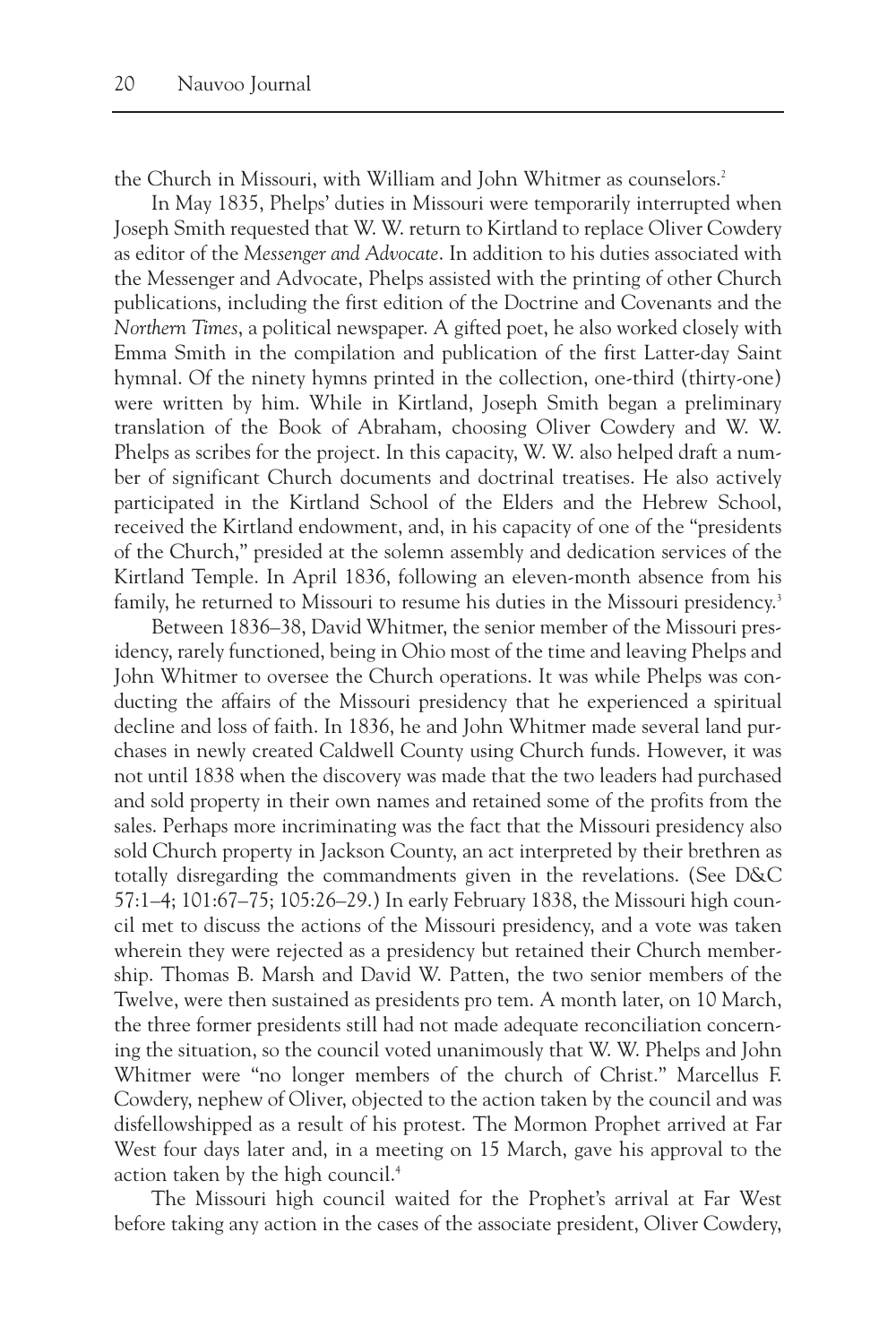and the Missouri president, David Whitmer. Oliver moved to Missouri during the late summer or fall of 1837 after being accused of adultery as well as mismanagement in connection with the Kirtland bank and its collapse. Joseph, aware that Oliver was teetering, issued a formal announcement concerning Oliver's status in the Church. "Oliver Cowdery has been in transgression," Joseph reported. "I trust [however] that he will yet humble himself and magnify his calling, but if he should not, the Church will be under the necessity of raising their hands against him."5 After Oliver arrived in Missouri, his dissatisfaction continued to deepen, and he began stirring up trouble and making his own accusations, particularly against Joseph. Being accused of infidelity himself and knowing the Mormon leader had entered into a polygamous relationship, Cowdery violated the personal trust he shared with Joseph by spreading information concerning the Prophet's plural marriage to Fanny Alger and accusing him of adultery.<sup>6</sup> The second elder also became partner with the Missouri presidency in selling property in Jackson County contrary to the revelations and informed others that he did not believe the Church had any authority to dictate in temporal matters. One month after the Prophet's arrival in Far West, the Missouri high council met to discuss Oliver's attitude and conduct. Cowdery received notice of the hearing and the allegations made against him but chose not to appear before the body. Instead, he wrote a formal letter wherein he preferred discussing only two of the accusations. After lengthy discussion, six of the charges were sustained by the council, and the body severed his membership on 12 April 1838.7

The day after Oliver Cowdery's hearing, the council met to consider David Whitmer. Upon learning that his brother-in-law had been excommunicated, Whitmer addressed a letter to John Murdock, stating that he had decided to "withdraw from your fellowship and communion." The council met to consider the matter anyway, and Alanson Ripley preferred charges against the Book of Mormon witness, whereupon the council voted in favor of excommunication. During the same meeting, the high council also ruled against Lyman E. Johnson, one of the Twelve.8 There was one additional Whitmer casualty—Jacob. Although there are no extant Church records indicating his formal separation from Mormonism, following the departure of his brothers from the faith, he likewise alienated himself from the main body of believers.<sup>9</sup>

The disaffection of two other leaders should be noted. The first is that of Apostle William E. McLellin. According to McLellin's own statements, his disenchantment with Mormonism and its leaders began in 1836 when he left the main body of the Church for a brief time. He returned, however, and was sustained as a member of Twelve as late as November 1837. During that same month, he apparently settled in Far West, as the records indicate he accepted a commission in the Missouri state militia. However, by April 1838, his loyalty to the Church was again brought into question. On 11 May, a trial was held for McLellin wherein he stated he had no confidence in the leaders of the Church.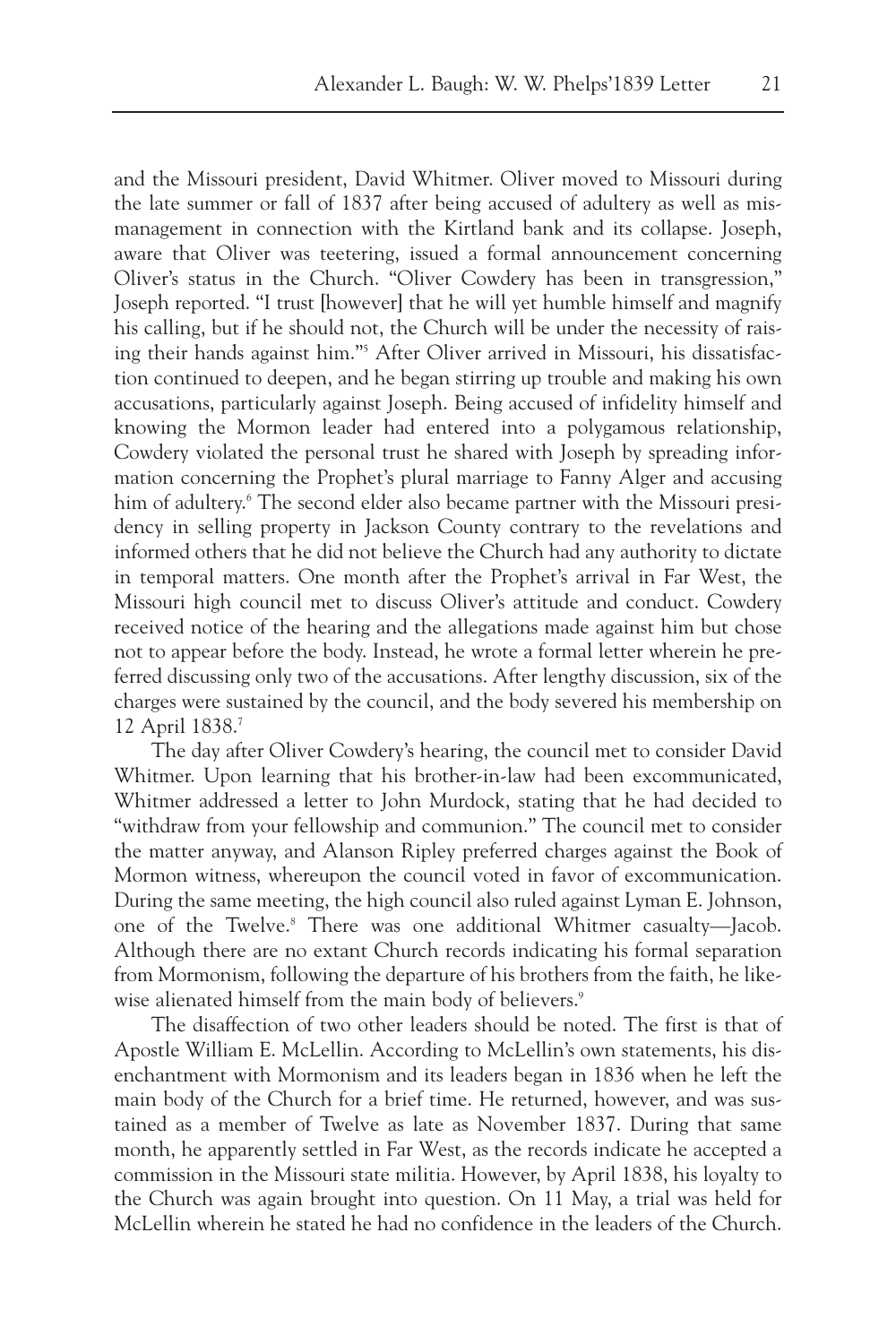It is not known whether this trial constituted his excommunication, but his complete break with Mormonism occurred about this time. Unlike the other dissidents who chose to remain in the Mormon community, soon after losing his membership, he relocated in Clay County.10

A final figure is that of Frederick G. Williams, counselor to Joseph Smith in the First Presidency. As early as May 1837, Williams was wavering. According to one source, his problems started when he began to believe in the revelations of an unnamed sister in the Church. The matter was investigated, but apparently no action was taken. Incidents surrounding the collapse of the Kirtland Safety Society during the summer generated more discord between the Prophet and his counselor, forcing Joseph to personally drop him from the presidency. In spite of the rift with the Prophet, Williams moved to Missouri where he remained a member of the Church but took up a close association with the Missouri presidency and other dissidents. At a conference of the Church held in Far West on 7 November, Williams' vacancy in the Church's First Presidency was filled by Hyrum Smith, who was officially sustained as the new second counselor. Even though Williams was not as active in his opposition, his association with the other dissidents put him in their camp.<sup>11</sup>

In Kirtland, Mormon expatriates were eventually successful in forcing the Church leadership to leave the community. However, Mormon leaders were not about to let this happen in Far West. In June 1838, with the exception of McLellin, all the dissenters were still living in Far West where, in spite of their minority status, they continued to conduct their subversive activities in an attempt to undermine the Mormon leadership. It was at this time that the Mormon leadership perceived that if they allowed their former associates to carry out their lawsuits and deviant operations unchecked, "they would destroy the Church," so a decision was made to encourage them to leave Far West.12 The group targeted the five whom they considered to be the most threatening— Oliver Cowdery, David and John Whitmer, W. W. Phelps, and Lyman Johnson. Although these tactics proved to be less than diplomatic, they nonetheless produced the necessary results; and an ultimatum was issued publicly and individually to the detractors letting them know they were no longer welcome in Far West.

On Sunday, 17 June, Sidney Rigdon's infamous "Salt Sermon" produced the desired results. Although no complete account of Rigdon's remarks is in existence, it was later reported he used as the basis for his text the words of Jesus from St. Matthew, "If the salt have lost its savour, it is thenceforth good for nothing, but to be cast out and trodden under the feet of men" (Matthew 5:13; 3 Nephi 12:13; or possibly D&C 101:39–40; 103:8–10).13 Rigdon intended to send a clear message to the ex-Mormon detractors with the scriptural metaphor. Corrill stated the ardent counselor "did not call names in his sermon, yet it was plainly understood that he meant that [the] dissenters, or those who had denied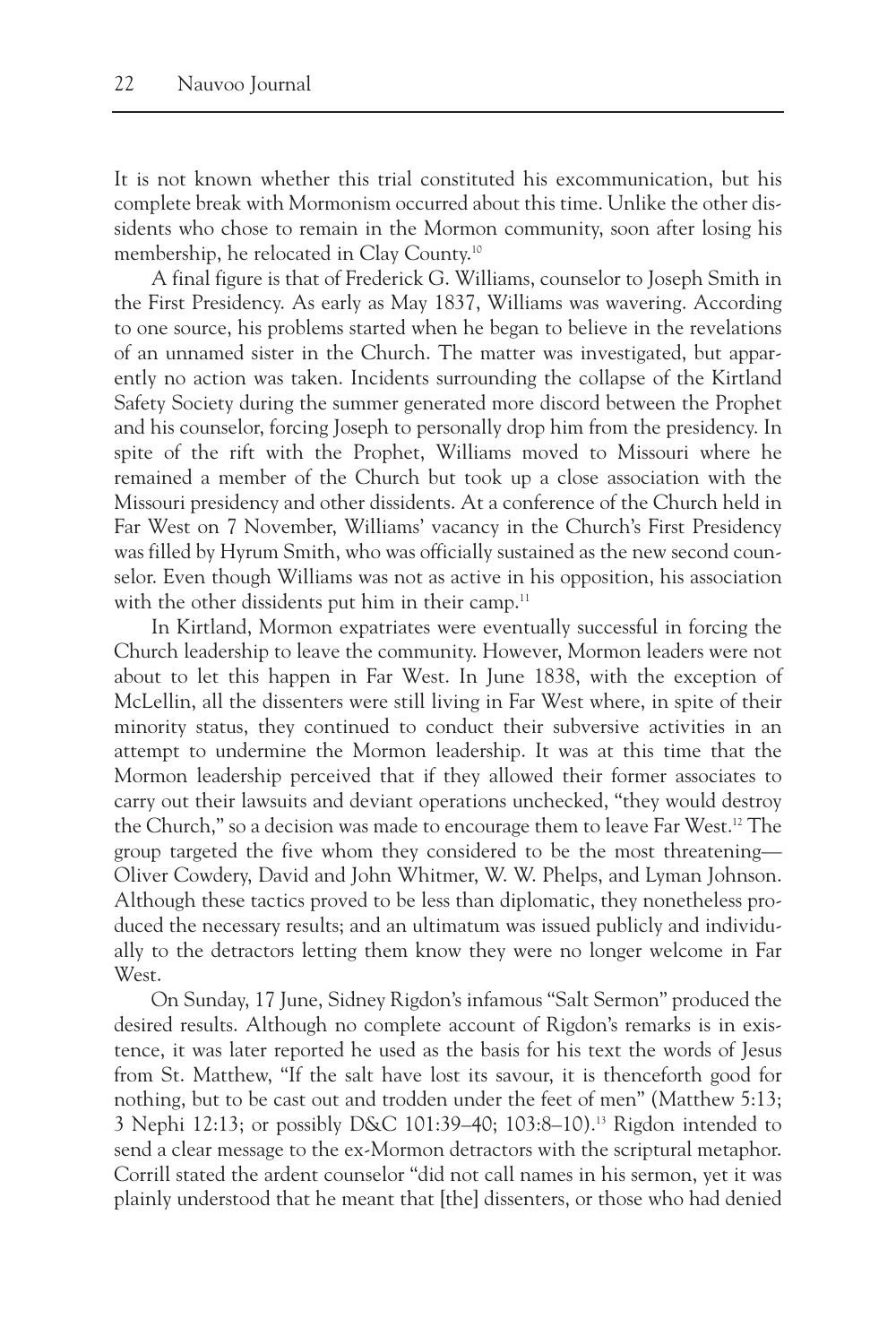the faith, ought to be cast out and literally trodden under foot."14

Rigdon's remarks and other rhetorical threats made against the dissenters were, as Reed Peck wrote, "undoubtedly a farce acted to frighten these men from the county."15 Nonetheless, these actions produced the desired results; and "in three or four days, several of the dissenters became much alarmed and fled from the place in great fright, and their families soon followed, but their property was attached for debt."16 Oliver Cowdery, David and John Whitmer, and Lyman Johnson fled Far West under duress on Tuesday, 19 June.<sup>17</sup> They first went to Clay County where they found refuge at the home of William E. McLellin and remained for several days while awaiting the arrival of their families. They took up a permanent residence in Richmond in Ray County.18 Jacob Whitmer and Marcellus Cowdery probably left Far West about this same time.<sup>19</sup>

Corrill wrote that the intimidation "compelled others of the dissenters to confess and give satisfaction to the Church."20 He was likely referring to Phelps, who immediately made restitution with the Mormon leaders and was not forced to leave the Mormon city. About this same time, Frederick G. Williams also came back in favor with the Mormon hierarchy, as evidenced by the fact that on 8 July, Joseph Smith received a revelation in behalf of both Phelps and Williams. "Verily, thus saith the Lord, in consequence of their transgressions their former standing has been taken away from them," the revelation read, "and now, if they will be saved, let them be ordained as Elders in my Church to preach my Gospel and travel abroad."21 Phelps' repentance appears to have been short-lived. At the time of the surrender to the Missouri officials, he was one of the Mormon peace negotiators. However, during the Richmond hearings held in the latter part of November, he became a witness for the state, testifying against Church leaders. His actions led to his excommunication by the Twelve at a conference in Quincy on 17 March 1839.<sup>22</sup>

In spite of his disaffection, Phelps remained in Far West throughout the winter and spring of 1838–39. His relationship with Church leaders, particularly Brigham Young and other members of the Twelve, was no doubt strained but obviously was not enough to warrant his moving away from the main membership of the Church. By the end of March 1839, almost all the Latter-day Saints still loyal to Mormonism and Joseph Smith's leadership had left Caldwell County, finding temporary settlement in Quincy, Illinois. A small number of Mormons remained, most of whom had abandoned the faith, although, like the Phelps family, they still expected to leave the area.

On 1 May 1839, William wrote a seven-page letter from Far West to his wife Sally, who was in St. Louis, probably making preparations to move to Dayton, Ohio, where her own immediate family resided. Sally left William to take care of three of their seven children—Henry (10), James (6), and Lydia (4). Each is mentioned by Phelps in the letter. He also mentions that the oldest son, sixteenyear-old Waterman (his first name was William but he went by Waterman), had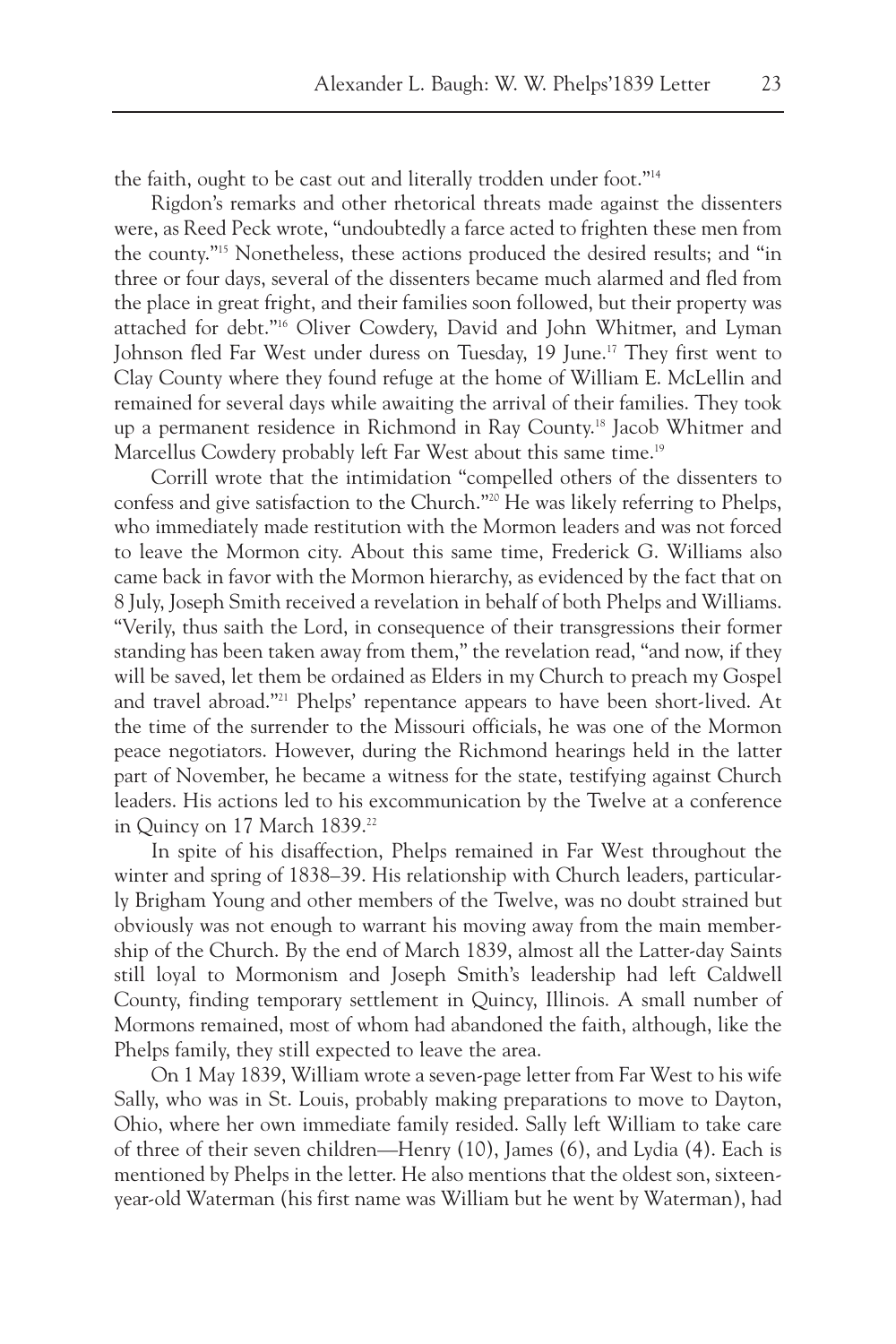found employment in Liberty. The fact that Phelps makes no mention of nineteen-year-old Mehitable and thirteen-year-old Sarah suggests they may have accompanied their mother to St. Louis.<sup>23</sup>



*"House of John Whitmer in Far West, Mo. on this 80 acres containing temple lot. Jan. 16, 1906." Courtesy of LDS Historical Department Archives*

In the letter, one senses Phelps' apostate attitude and embitterment toward the Mormon leadership, as he informs his wife of several events he notes had recently transpired—most notably the return on 26 April (only five days previous to his writing the letter) of several members of the Twelve to rededicate the temple site before taking leave of their mission to Great Britain. In addition, Phelps had learned of the escape of Joseph Smith and his companions from the local Missouri authorities but was not aware of all the facts surrounding their release. He also describes the abandoned conditions of the once-prosperous and thriving Far West community, noting that John Whitmer had returned to take up his former residence. Finally, the letter reveals William's genuine devotion to their children, his love for Sally, his hope that she would write more often, and his desire to be reunited with her. The letter, which is located in the LDS Church Archives in Salt Lake City, is as follows: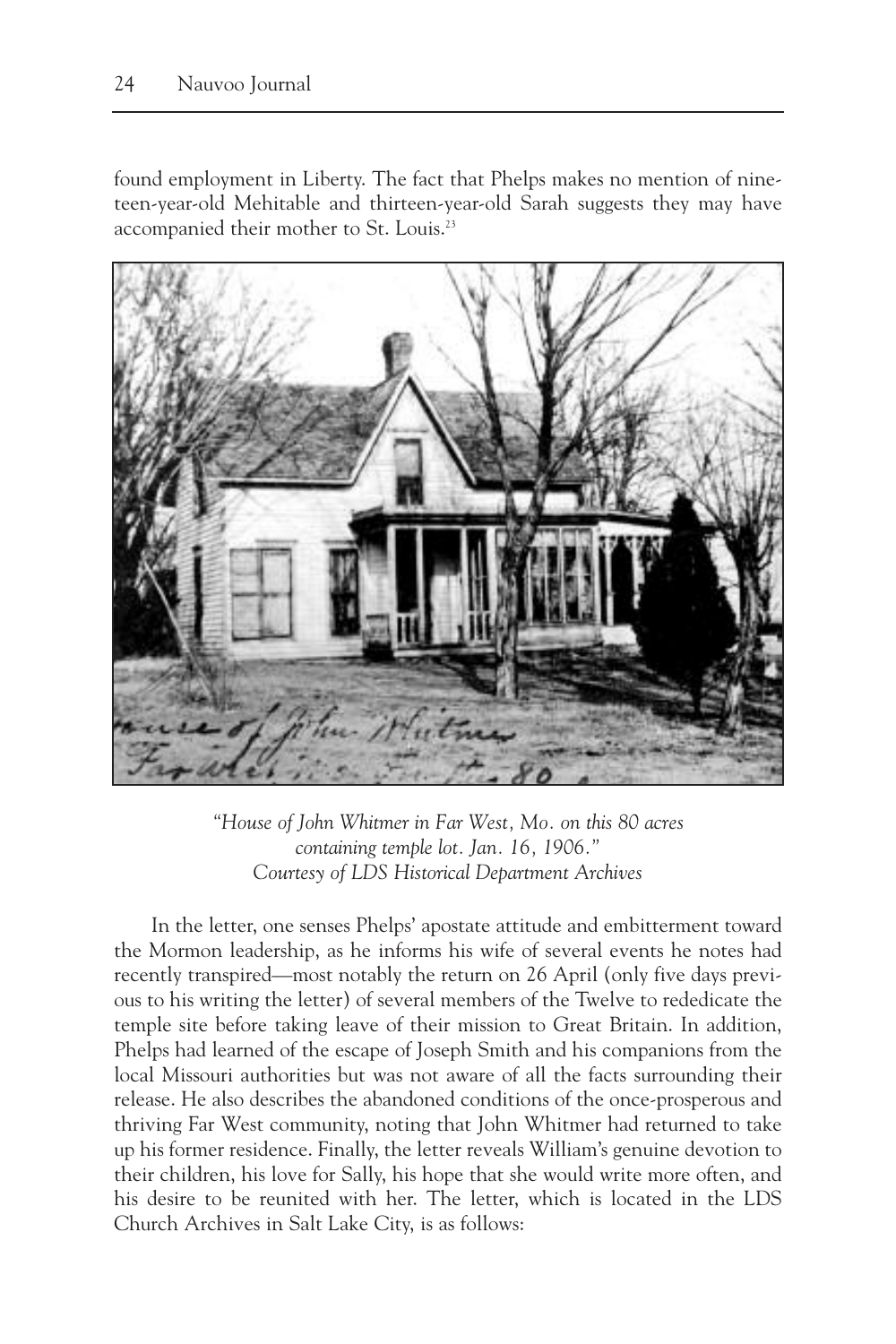[p. 1] Far West (Mo.) May 1, 1839

Dear Sally: One month has gone and having received but one letter in this time I sit down heavy hearted to write out this page which I had reserved to answer yours. You must certainly have forgotten the run of the mails. A letter should be handed to the St. Louis post office on Saturday evening, or Monday evening to reach Far West on Tuesday week. Your first letter's last date was Apr. 10 mail[ed] Sunday "14" and reach[ed] April 23d. By the last mail I received the second letter from McCombe.<sup>24</sup> He is in Springfield with Burr Riggs,<sup>25</sup> and likes it well.

The children being disappointed at your not writing every mail feels melancholy and cast down. The best way I can fix it it [*sic*] considerable time before I can move, and without your writi[ng] in answer to to [*sic*] what I want answered, it will take longer. I have directed Mr. Wood<sup>26</sup> and Reed Peck<sup>27</sup> to see you if they can and state the thing as it is.

I hardly know what to say, but I hope you are contented, and will wait patiently. Whether you write to comfort us or not, for God knows I want you happy whether I am or not.

[p. 2] One of the least of all the forcible tricks of of [*sic*] the Mormons, was performed on the morning of the 26th [of] April in secret darkness about three o clock in the morning. Probably seven shepherds [apostles] and eight principal men, from Quincy (Ill.) and elsewhere, assembled on the big house cellar, and laid one huge stone in addition to those already there, to fulfill the revelation given the 26th of April one year ago.<sup>28</sup> I think they strained at a camel and swallowed a gnat. They cut off from their Church all the Canadians here and put off.29 They give no notice, nor no trial to these unoffending men, women and children, but "off with their heads," like the day of Buckingham. I think the people of Caldwell on the 4th of next July will remove those untimely laid stones and spoil the Mormons glory as awfully as God smashed their Liberty pole, with a flash of lightning last Summer.<sup>30</sup> Norman Shearer and Darwin Chase have got clear; the rest are indicted, at Richmond.<sup>31</sup>

The widow Gilbert<sup>32</sup> and Rachel Kingsley,<sup>33</sup> I am informed have formed a connection in business for the purpose supplying the Far West market with fresh fish in time of needs [*sic*]. Suckers and Cod! (I suppose.)

If you would take pains to call on John N. Cheney,<sup>34</sup> lottery vender, you might get \$3.04 and I could pay her here after you send me word of the collection. I believe \$2.12 is hers.

John Whitmer is enlarging his buildings—has bought and removed Henry Woods house just before his south door, for a kitchen. He seems to be preparing to stick in Far West a while.<sup>35</sup>

[p. 3] As I sometimes feel a little practical, I hope you will not be offended at the following libertanza (a new word) addressed to you in your absence:—So All is Well.

> 'Tis sweet to think of days gone by, When hope expected pleasures double, Would leave no room for care or trouble; When love was sparkling in thine eye,

1 And roses bloom'd upon thy cheek, And all thy words and ways were meek:— When married life was truly pleasant; And all the varied pass'd [past] and present— Time, had not evil tales to tell Of you and I—so all is well.

'Tis sweet to think of days go 'long,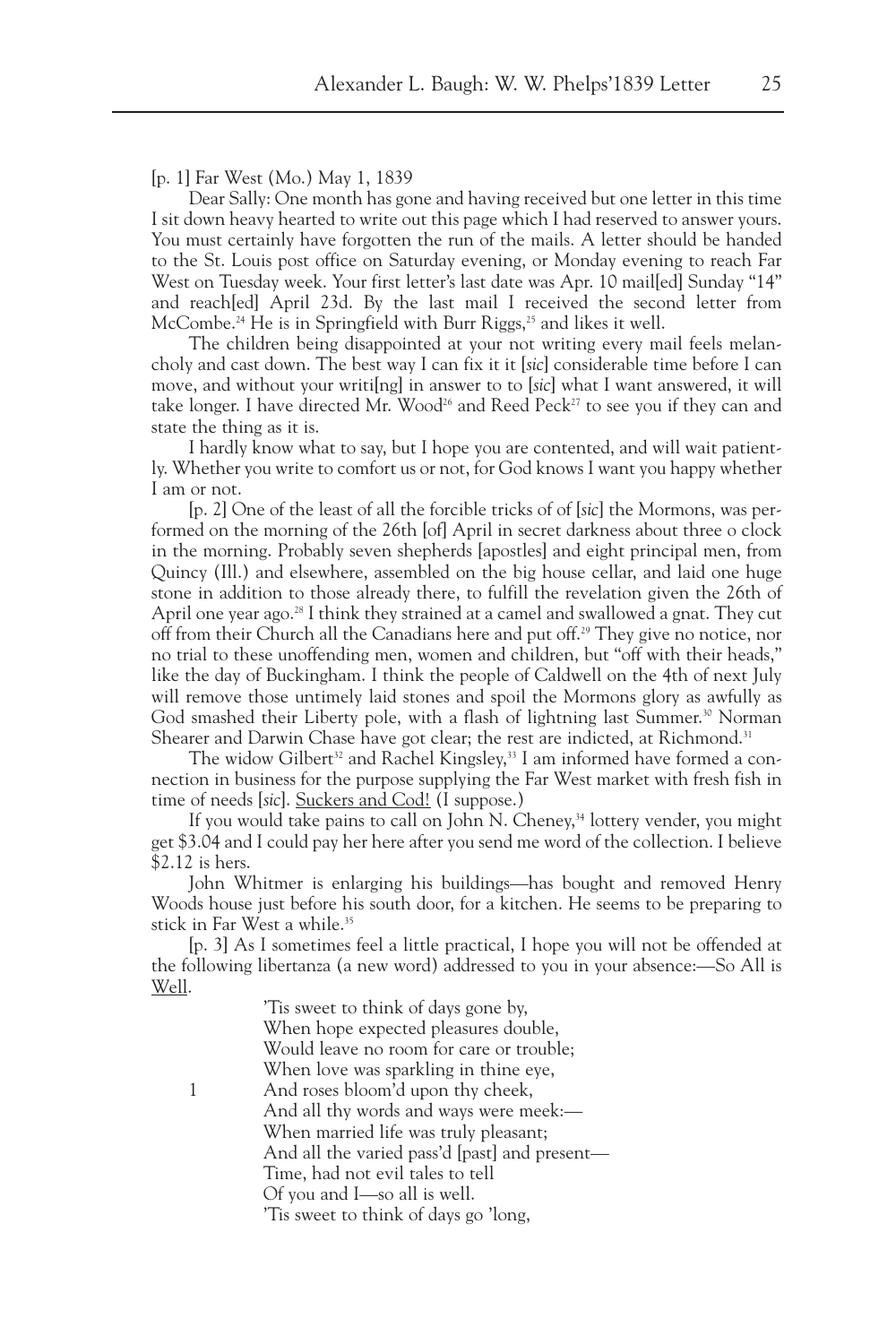While we were blessed with heirs, as treasure, To share their lot of care and pleasure, And mingle with the mighty throng;— 2 Had upper deep its tongues of glee, "As well as starry eyes to see;" They'd say the married life was pleasant; And all the varied pass'd [past] and present— Time, had no evil tales to tell Of you and I, So all is well. 'Tis sweet to think of days to come, When we can taste the bliss of heaven, And bid adieu to earthly leaven, And be, O be always at home:— 3 [p. 4] Where none are known but real friends, And love and beauty never ends; And where united life is pleasant— And all eternal pass'd [past] and present—

> Time, has no evil tales to tell Of you and I, So all is well.

The weather, the past week, has been beautiful and very growing. Everything appears like a sea of green. Vegetation is nearly a month in advance of last year.

The everlasting fields, certainly present a wilderness of beauty with but few spots of timber; and, when the thermometer in April ranges in the shade, at 80o and 85o, you may readily calculate that we feel a good deal like summer:—

> "That oft has swept the toiling race of men, "And all their labor'd monuments away."

There is such a wide difference in the aspect and prospect of Far West, that I hardly know how to describe it to you. The inhabitants are gone. The sound of the hammer, and the bustle of business have ceased; The grass is growing in the streets, or where they were: The fences have disappeared, and nothing but empty houses, and the moaning of the Spring breeze, tell what was in Zion (so revealed.) My love of it has vanished.

[p. 5] Since I wrote to you about the escape of Joseph and Co. it has been reported that he bribed the guard with six thousand dollars.<sup>36</sup> I presume he did. I have also learned that, at the sham meeting at the big house cellar, there not being a quorum of the old "Twelve" present, they had recourse to "shift," and ordained Wilford Woodruff, and Geo. Smith as apostles, which, with H C Kimbel, Orson Pratt, Brigham Young (old ones) and John E Page and John Taylor (new ones), made seven.<sup>37</sup> They prayed (in vain) Sung Adam ondi Ahman and closed.<sup>38</sup> There were others there. This looks a little like choosing or loving darkness rather than light because their deeds are evil. You know I think as much of pure religion as ever, but this foolish mocking disgusts me, and all decent people. Force the fulfillment of Jo's revelation! You might as well dam the the [sic] waters of [the] Missouri River with a lime siddle! It was undoubtedly done to strengthen the faith of weak members, and for effect abroad: as I understand the Twelve are a going to try their luck again among the nations: Tis really a pity they cannot get a looking glass large enough to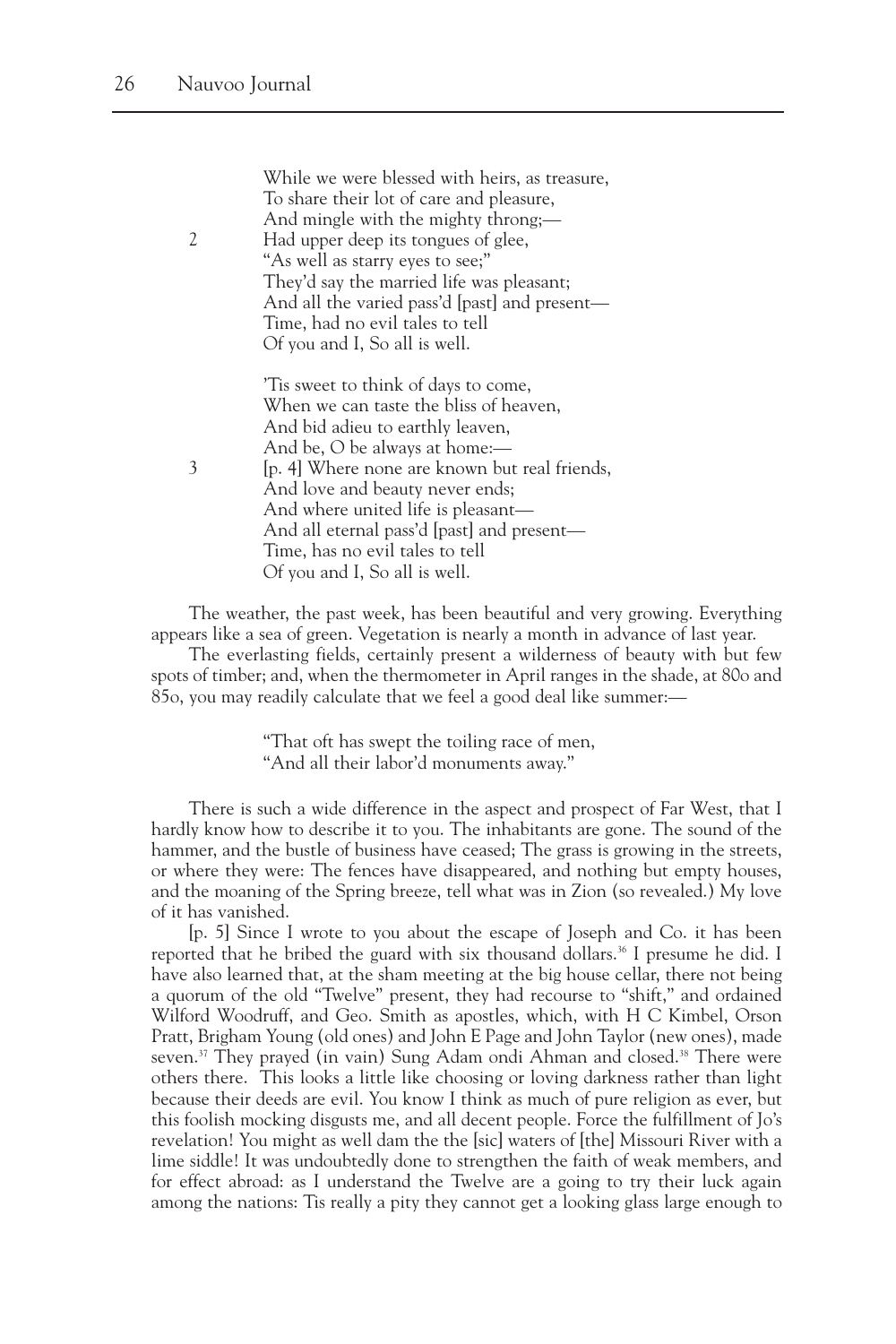see the saw log in their own eyes while they are endeavoring to pull the slab out of the neighboring nations. All I can say is: "Physician save thyself!"

[p. 6] Whether you laugh or cry, I have one thing to confess, and that is I never was so lonesome before. I have copied and corrected your letter and it has been read by many—all of whom pronounce it a very good one; but one person has discoursed anything that could be bettered. Mr. Scott<sup>39</sup> said: if you had said you wanted to see your husband as much as your children, you would have told this truth, and finished the story.

The children are very lonesome I know from their actions, and more so, since Waterman went to work at Liberty. James says Father are you going to let me go where mother is? Lydia says she wants to see mother. I have got some cloth for James and Henry some clothes. I shall have to get some also for Lydia, but I hardly know how they will be made, as I know of nobody that can be had to sew.

Cleminson<sup>40</sup> is now proposing to move as soon as he can. Reed Peck, and his folks, and Maynard<sup>41</sup> and his family, mean to leave this week.

The people that have been staying and trading here this winter past, now the Mormons have gone, show visible signs of discontent. I think myself they are quite lonesome.

There is a mysterious hanging back about resettling Far West. Some say it is on account of John's<sup>42</sup> mortgage; some one thing and some another. God save the Just.

[p. 7] Joseph<sup>43</sup> came out from Liberty on Sunday last to see me. He feels very bad. He owes about two hundred dollars which he cannot pay, and he wants to move out of the state when I go. I do not know how to advise him. Waterman does not go ahead much: he cannot [page torn] work. If I do not seel the cows I [page torn] of letting him ride Gin and drive them by land.

There was a steam boat sunk last week between Liberty and Lexington landings—I have sold both wheels for linen cloth.

The April no [number] of the Ladies Book is a grand one and had you wrote as I expected I should have sent it to you. I hope hereafter, whether you ever see us or not you will not fail to weekly lodge a letter on Saturday in the post office—My next one will be directed to "Sally Waterman" and franked so you will know how to enquire. If you want to see us, hurry your letters. If you want the Ladies Book say so. If you want money say so. I may have some for you.

Sally Phelps W. W. Phelps

Even so,

The story of William's return to Mormonism is frequently cited in Mormon circles. He also subsequently abandoned Far West. Precisely when he and the children left is not known. However, by 1840, the entire family was living in Dayton, Ohio. Orson Hyde and John E. Page, both members of the Twelve, met up with Phelps while passing through Dayton in June. By this time, William desired reconciliation with the Church's leadership. Considering his former prominent Church station and the circumstances relating to his excommunication, Hyde and Page advised Phelps to write Joseph Smith. The prodigal wrote a heartfelt letter requesting forgiveness and fellowship. Believing his confession to be sincere, the two apostles attached a letter recommending clemency. <sup>44</sup> The Prophet's reply was written in prose to the poetic Phelps: "Come on, dear brother, since the war is past, For friends at first, are friends again at last."45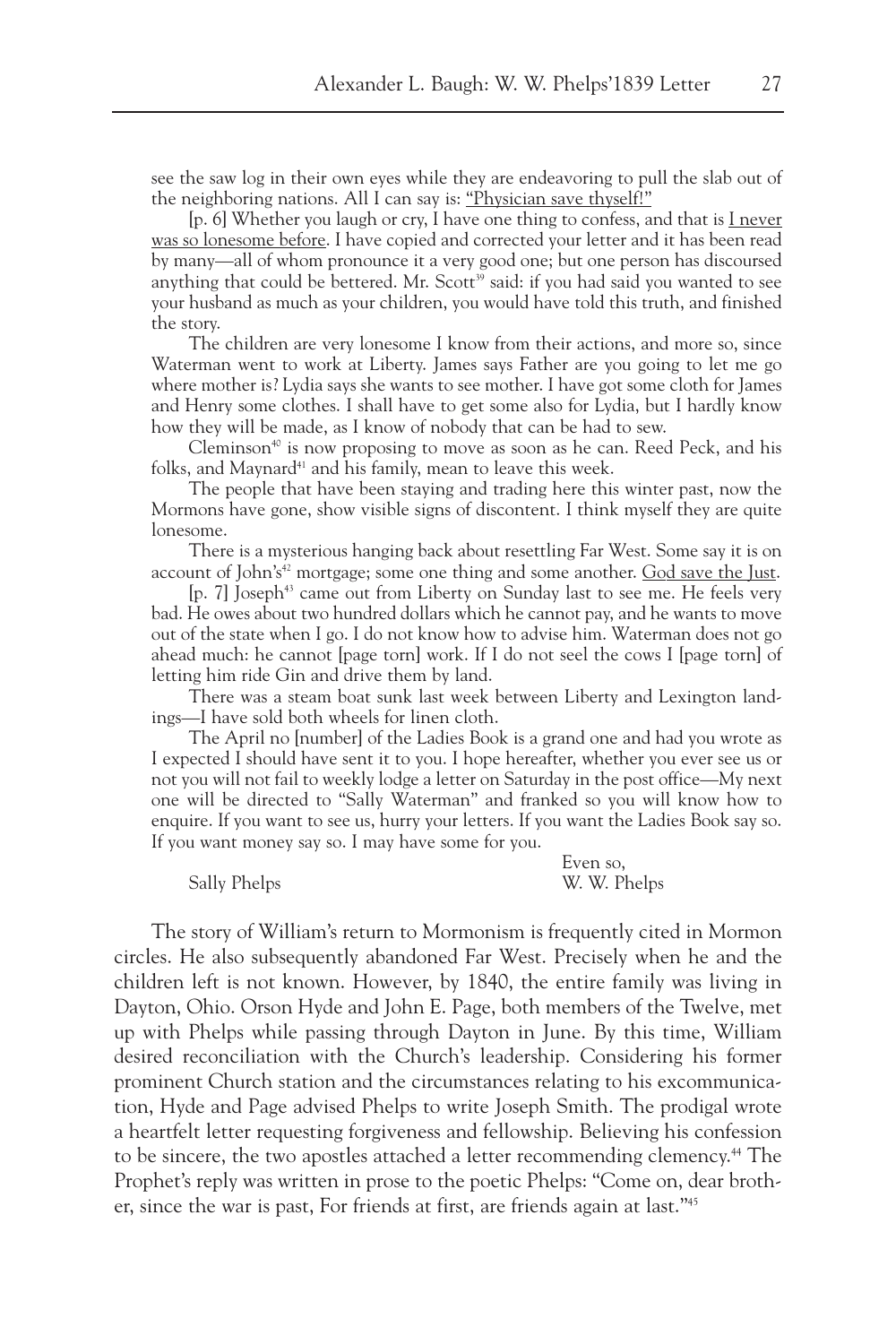

*Grave marker of William W. Phelps (1792-1872), Salt Lake City Cemetery, Salt Lake City, Utah. Photograph by Alexander L. Baugh*

## **Notes**

1. For a summary of W. W. Phelps' early background and conversion to Mormonism, see Bruce A. Van Orden, "'By That Book I Learned the Right Way to God': The Conversion of William W. Phelps," in Larry C. Porter, Milton V. Backman Jr., and Susan Easton Black, eds., *Regional Studies in Latter-day Saint Church History: New York* (Provo: Department of Church History and Doctrine, Brigham *Young University, 1992), 203–13.*

*2. Donald Q. Cannon and Lyndon W. Cook, eds., The Far West Record: Minutes of the Church of Jesus Christ of Latter-day Saints, 1830–1844* (Salt Lake City: Deseret Book Company, 1983), 70–71. See also Joseph Smith Jr., *History of the Church of Jesus Christ of Latter-day Saint*s, 7 vols., 2d. ed. rev., B. H. Roberts, ed. (Salt Lake City: The Church of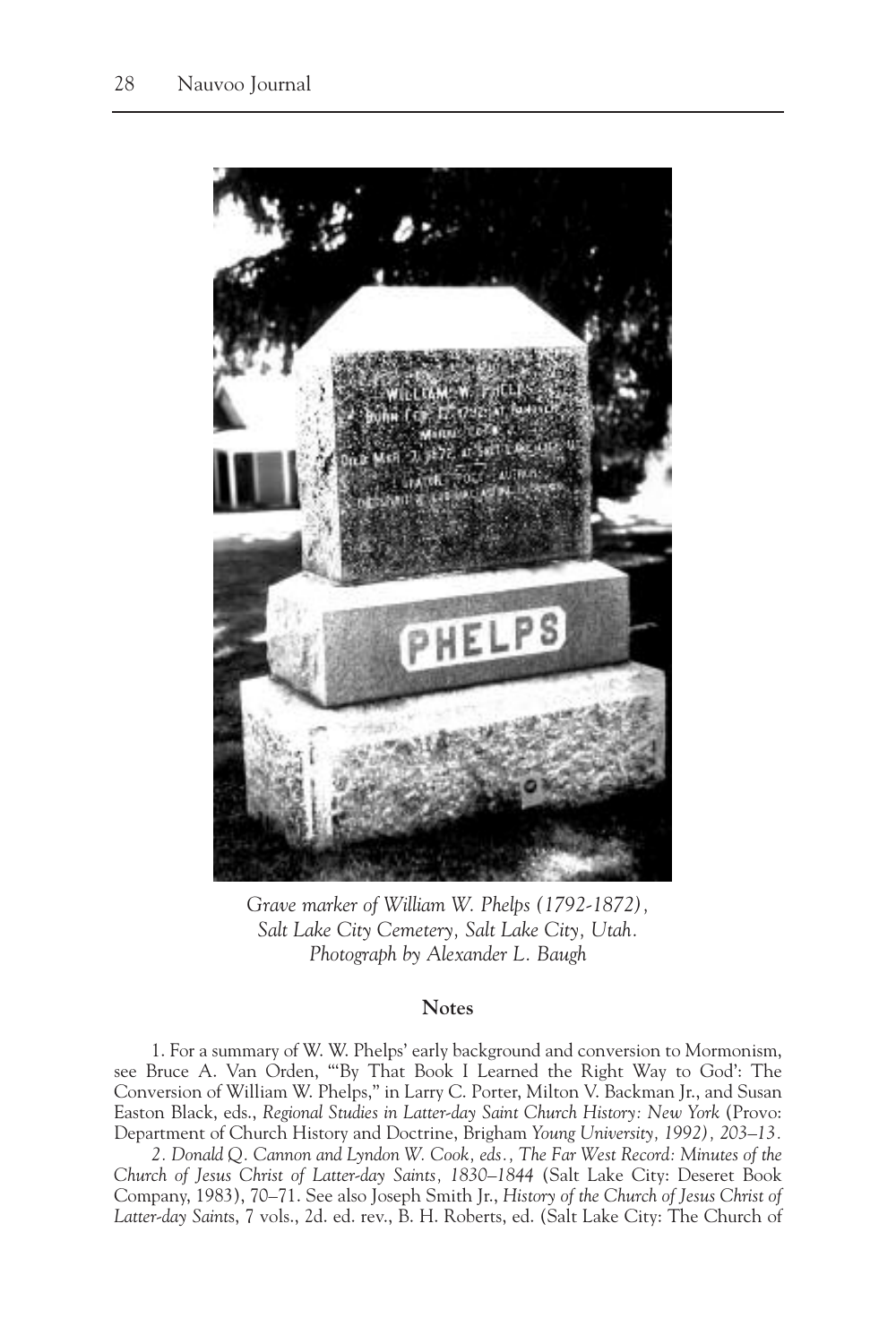Jesus Christ of Latter-day Saints, 1932–51), 2:122–24.

3. See Bruce A. Van Orden, "W. W. Phelps: His Ohio Contributions, 1835–36," in Milton V. Backman Jr., ed., *Regional Studies in Latter-day Saint Church History: Ohio* (Provo: Department of Church History and Doctrine, 1990), 45–62; and Bruce A. Van Orden, "Writing to Zion: The William W. Phelps Kirtland Letters (1835–1836)," *BYU Studies* 33, No. 3 (1993): 542–93.

4. Cannon and Cook, *The Far West Record*, 135–41, 145–51; and *History of the Church* 3:3–8. There is some question as to whether Phelps actually lost his membership in the Church. He was probably only disfellowshipped, as evidenced by the fact that in late June and early July 1838, he had made restitution and Joseph Smith had received a revelation restoring William to full fellowship and appointing him to once again preach the gospel. *History of the Church*, 3:283–84. Furthermore, there is no record of a rebaptism, suggesting he had retained his membership.

5. *History of the Church*, 2:511.

6. For information concerning Cowdery's possible infidelity, as well as his charges of adultery against Joseph Smith, see Robert G. Mouritsen, The Office of Associate President of the Church of Jesus Christ of Latter-day Saints (M.A. thesis, Brigham Young University, 1972), 107–11.

7. Cannon and Cook, *Far West Record*, 162–71; and *History of the Church*, 3:16–18. Kenneth H. Winn contends that Cowdery hoped his resistance would help to maintain the original purity of the Church. Believing he could no longer compromise his "individual rights and liberties [which were] affirmed by republican culture," and feeling the Church was becoming more and more theocratic, Cowdery decided to separate from Mormonism. See Kenneth H. Winn, "Republican Dissent in the Kingdom of God," in *Exiles in a Land of Liberty* (Chapel Hill: University of North Carolina Press, 1989), 106–28.

8. Cannon and Cook, *Far West Record*, 171–78; and *History of the Church*, 3:18–20.

9. Richard Lloyd Anderson, *Investigating the Book of Mormon Witnesses* (Salt Lake City: Deseret Book Co., 1989), 127.

10. Larry C. Porter, "The Odyssey of William Earl McLellin: Man of Diversity, 1806–83," *The Journals of William E. McLellin, 1831–1836*, eds. Jan Shipps and John W. Welch (Provo: *BYU Studies*, and Urbana and Chicago: University of Illinois Press, 1994), 321–23; see also 368, note #178.

11. Frederick Granger Williams, "Frederick Granger Williams of the First Presidency of the Church," *BYU Studies* 12 (Spring 1972): 252–59.

12. John Corrill, *A Brief History of the Church of Jesus Christ of Latter-day Saints (Commonly Called Mormons), Including an Account of Their Doctrine an Discipline; with Reasons of the Author for Leaving the Church* (St. Louis: For the Author, 1839), 30.

13. Ibid., 29–30; and Reed Peck, "The Reed Peck Manuscript," typescript (Salt Lake City: Utah Lighthouse Ministry, n.d.), 6–7.

14. Corrill, *A Brief History*, 30. For a historical analysis of Rigdon's address, see John E. Thompson, "The Far West Dissenters and the Gamblers at Vicksburg: An Examination of the Documentary Evidence and Historical Context of Sidney Rigdon's Salt Sermon," *Restoration* 5 (January 1986): 21–27; and F. Mark McKiernan, "Sidney Ridgon's Missouri Speeches," *BYU Studies* 11 (Autumn 1970): 90–103.

15. Peck, "Manuscript," 7. John Whitmer claimed their homes were watched, their families abused, and their lives threatened. See Bruce N. Westergren, ed., *From Historian to Dissident: The Book of John Whitme*r (Salt Lake City: Signature Press, 1995), 184.

16. Corrill, *A Brief History*, 30.

17. George W. Robinson recorded in Smith's "Scriptory Book" the following entry about the flight of the dissenters: "These men took warning, and soon they were seen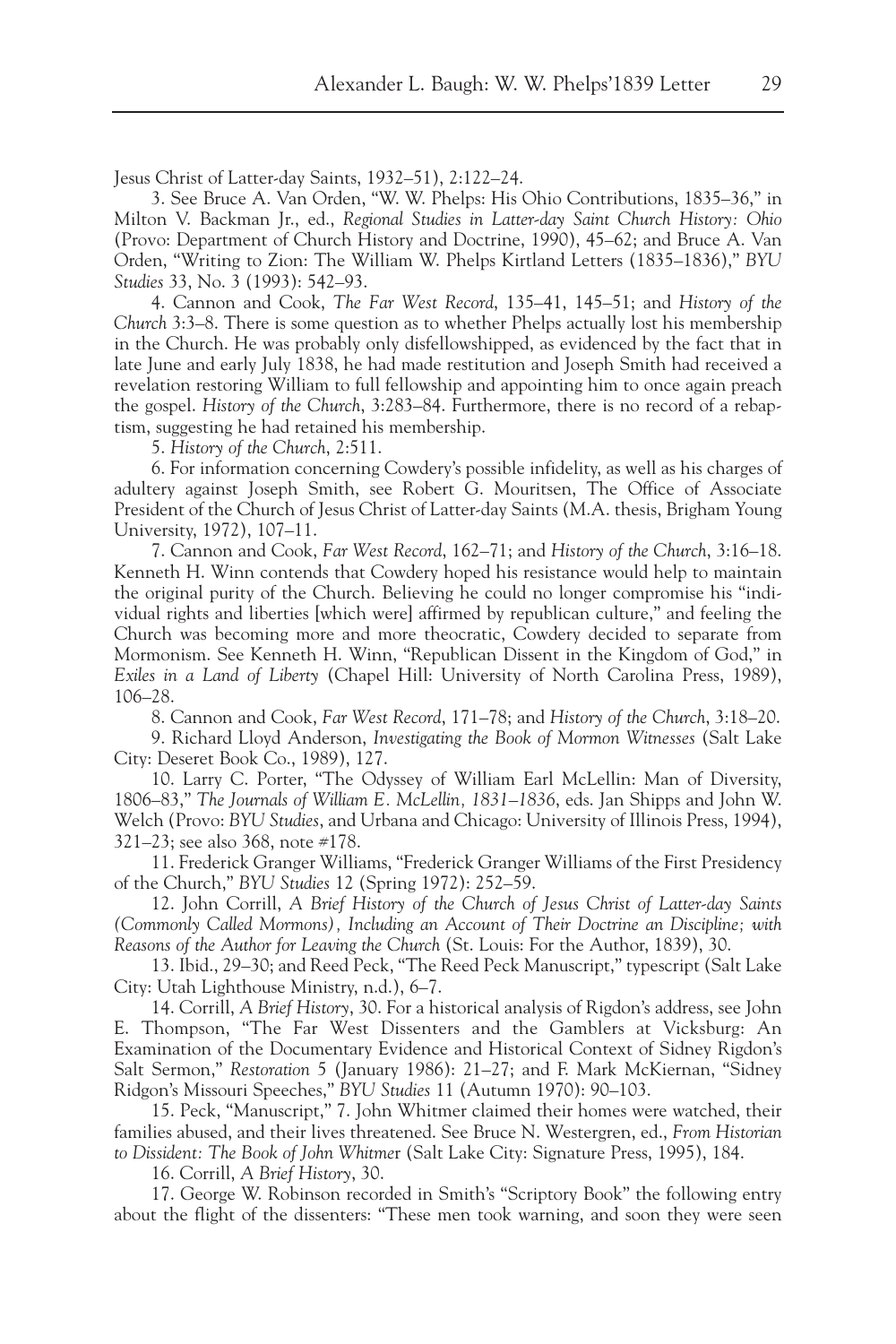bounding over the prairie like the scape Goat to carry of[f] their own sins we have not seen them since, their influence is gone, and they are in a miserable condition." Dean C. Jessee, ed., *The Papers of Joseph Smith, Volume 2: Journal, 1832–1842* (Salt Lake City: Deseret Book Company, 1992), 2:249.

18. Porter, "The Odyssey of William Earl McLellin," 324.

19. Following his own disaffection, Thomas B. Marsh recalled Jacob Whitmer settled in Richmond along with his two other brothers. Thomas B. Marsh, "History of Thomas Baldwin Marsh," *Millennial Star* 26 (25 June 1864): 406. Jacob remained in Richmond where he was a farmer and shoe cobbler. Tom Bogdon, "Early Mormon Impact in Ray County Remains After Century and a Half of History," *Ray County Mirror* 6 (September 1986): 6. As noted, Marcellus Cowdery was disfellowshipped in March 1838. Reed Peck indicated in his history that the Far West citizens wanted to rid the community of the "Cowderies," with obvious reference to Marcellus, Oliver's nephew. Peck, "Manuscript," 6. At the time of the dissenters' disaffection from Mormonism in May and June 1838, the total number who left the Church (including wives and children) numbered in the vicinity of 34–35 members. The total household size of the men is given in parentheses: William E. McLellin (5), Oliver Cowdery (5), David Whitmer (4), John Whitmer (5), Jacob Whitmer (7), Lyman E. Johnson (ca. 4), and Marcellus Cowdery (ca. 4).

20. Corrill, *A Brief History*, 30.

21. *History of the Church*, 3:46 note.

22. Ibid., 3:283–84.

23. William and Sally had ten children. Sabrina (22) married in 1837 and was therefore no longer living with the family. Three other children died in infancy: Jerusha (b. 1 November 1821, d. 13 January 1822), Mary (b. 19 October 1830, d. 21 November 1831), and Princetta (b. 20 March 1837, d. 31 August 1838).

24. No information is known about McCombe.

25. Burr Riggs became disaffected from Mormonism during the Missouri period. He was excommunicated by the Twelve on 17 March 1839. After leaving Missouri, he settled in Quincy, Illinois, where he died in 1860.

26. No information is known about Wood.

27. Reed Peck disaffected from Mormonism during the Missouri period and testified against the Church during the preliminary hearing in Richmond in November 1838. He was excommunicated from the Church by the Twelve during a conference held in Quincy, Illinois, on 17 March 1839. In September, he wrote a manuscript treatise about the Mormon persecutions and activities in Missouri.

28. The revelation being referred to is D&C 115:7–12. How Phelps learned about the details surrounding the 26 April meeting and rededication of the Far West Temple site is not known, but his facts are nearly correct. Later in the letter, Phelps mentioned by name the five previously ordained apostles who were present—Young, Kimball, Pratt, Page, and Taylor—and the two who were ordained on the occasion of the meeting— Woodruff and G. A. Smith. Phelps further stated that the apostles were accompanied by "eight principal men" from Quincy and elsewhere. Wilford Woodruff recorded that in addition to the seven members of the Twelve, another eighteen Latter-day Saints were also present: William Barton, Darwin Chase, Hiram Clark, John W. Clark, William C. Clark, Alpheus Cutler, Artemesia Granger, Sarah Granger, Richard Howard, Stephen Markham, Hezekiah Peck, Martha Peck, Mary Ann Peck, Shadrach Roundy, Daniel Shearer, Norman Shearer, Elias Smith, and Theodore Turley (spelling corrected by the author). Wilford Woodruff, *Wilford Woodruff's Journal*: Vol 1, 29 December 1833 to 31 December 1840, ed. Scott G. Kenney (Midvale, Utah: Signature Books, 1983), 327.

29. Woodruff recorded the names of thirty individuals cut off from the Church by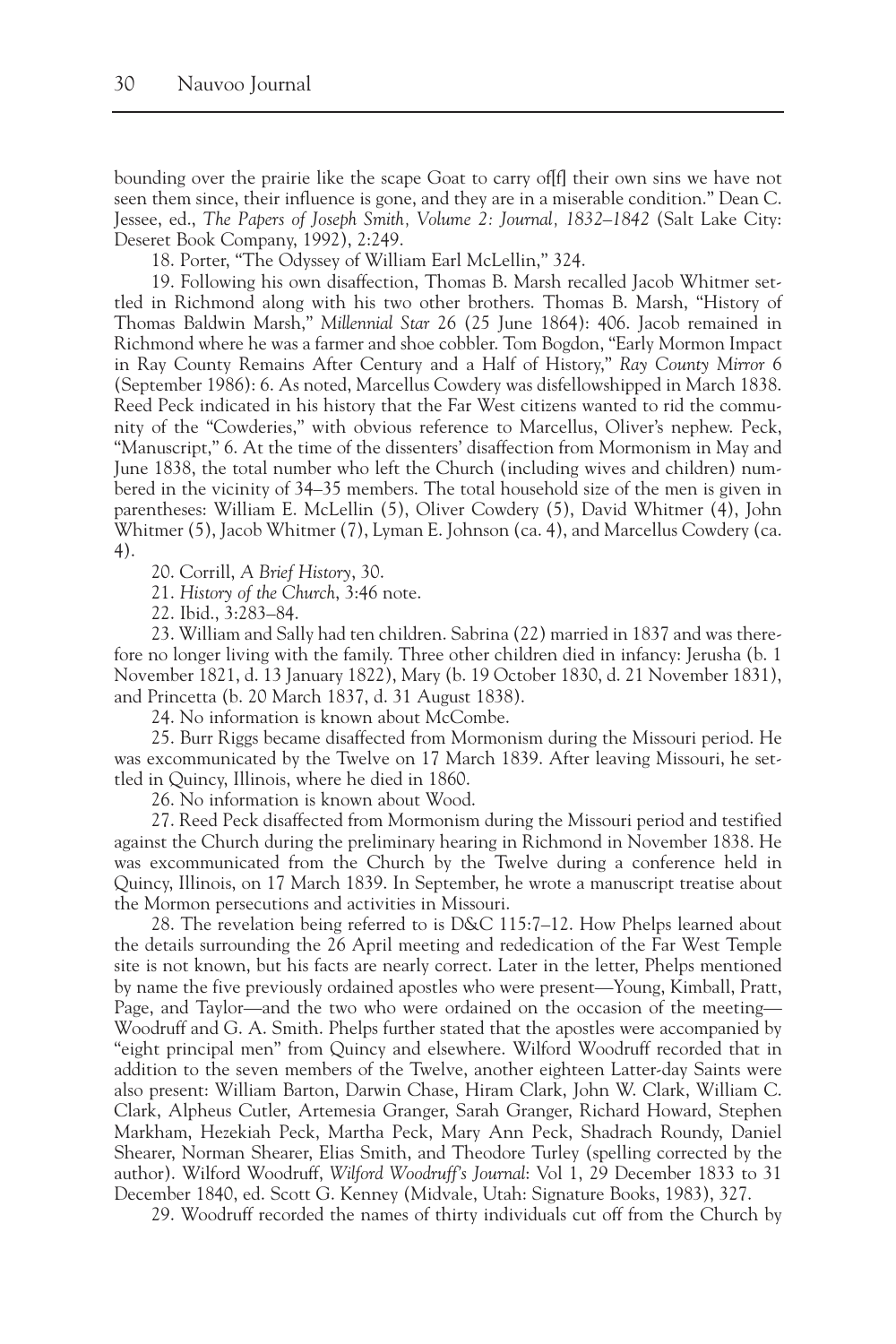the Twelve, namely: a Sister Cavanaugh, William Dawson Sr. and wife, Freeborn Gardner, Simeon Gardner, Luman Gibbs, a Brother Griggs and wife, John Goodson and wife, Jotham Maynard, Nelson Maynard, George Miller, George Nelson, Joseph Nelson, his wife, and mother, Isaac Russell, Mary Russell, Ann Scott, Isaac Scott, Jacob Scott Sr. and wife, Jacob Scott Jr., George Walters, Robert Walton, a Sister Walton (possibly Robert's wife), Ann Wanless, and William Warnock and wife (spelling corrected by the author). Woodruff, *Wilford Woodruff's Journals*, 1:326–27.

30. Phelps is referring to an incident that took place on 5 July 1838, the day after the original dedication of the Far West Temple property. Concerning this incident, Luman Shurtliff wrote:

On the 3rd of July [1838], I, with several others of my company, went into the timber of Goose Creek, got the largest tree we could and made a liberty pole, and on the 4th of July, 1838, the brethren and their families assembled in Far West to celebrate the day and to lay the cornerstone of our temple in the city of Far West.

Early in the morning we raised the pole, raised the Stars and Stripes and then laid the cornerstone of our temple. We then assembled under the flag of our nation and had an oration delivered by Sidney Rigdon. . . .

After the services, the multitude dispersed. This was on Saturday. On Sunday a cloud came over Far West, charged with electricity, and lightning fell upon our liberty pole and shivered it to the ground. When the news reached me, I involuntarily proclaimed, "Farewell to our liberty in Missouri." Luman Andros Shurtliff, Biographical Sketch of the Life of Luman Andros Shurtliff, typescript, Special Collections, Harold B. Lee Library, Brigham Young University, Provo, Utah, 33.

31. At the conclusion of the Richmond preliminary hearing in November 1838, Parley P. Pratt, Norman Shearer, Darwin Chase, Luman Gibbs, and Morris Phelps were charged with murder in connection with the death of Moses Rowland in the Battle of Crooked River and ordered by Judge Austin A. King to remain in the Richmond jail to await trial. On 24 April 1839, Judge King released Shearer and Chase after an imprisonment of over five months. Morris Phelps, Reminiscences and Journal, typescript #3, LDS Church Archives, Salt Lake City, Utah, 21. Their release came just in time for them to be at the 26 April gathering at Far West, and, as noted, Wilford Woodruff indicated they were present. Woodruff also indicated Shearer and Chase were ordained to the office of seventy on that occasion. Woodruff, *Wilford Woodruff's Journals*, 1:327.

32. Elizabeth Van Benthusen Gilbert was the widow of Algernon Sidney Gilbert, agent to Bishop Edward Partridge in Missouri. Algernon died in June 1834 from the effects of cholera. Elizabeth remained with the main body of the Church and eventually came to Utah where she was cared for by Mary Elizabeth Rollins Lightner. Information concerning her death is not known.

33. There is not much information on Rachel Kingsley. She is listed in the Nauvoo Temple Register as having received her endowment in the Nauvoo Temple on 22 January 1846.

34. No information is known about John N. Cheney.

35. John Whitmer returned to Far West in the spring of 1839 and lived in a house about a half mile east of the Far West Temple site until his death on 11 July 1878. At his death, he owned 625 acres. His grave is in the Kingston Cemetery. No information is known about Henry Woods.

36. On 6 April 1839, Joseph and Hyrum Smith, Caleb Baldwin, Alexander McCrae, and Lyman Wight were taken from Liberty jail to Gallatin for trial. However, shortly after the court convened, a change of venue was granted to hold the hearing in Columbia,